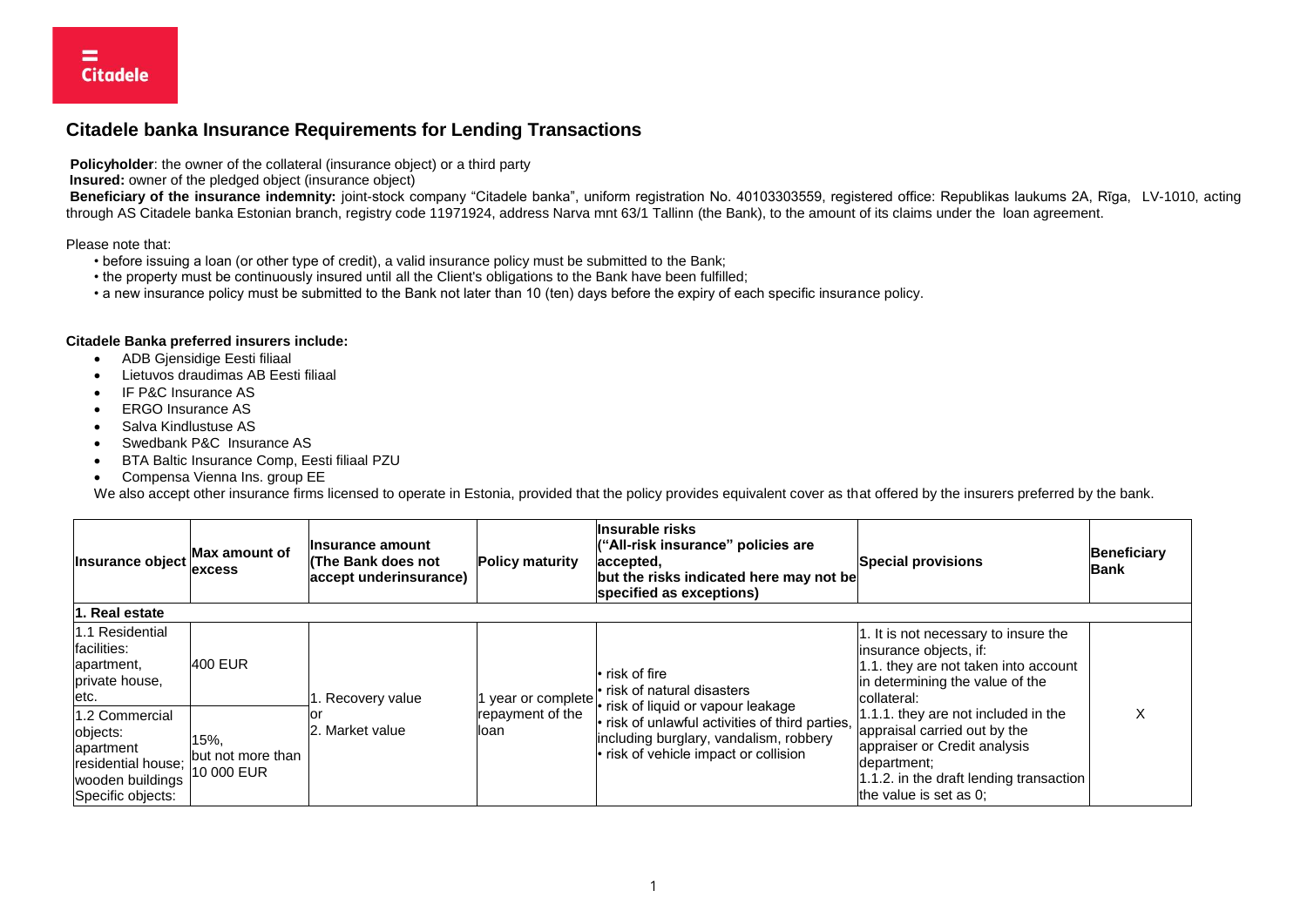| sawmill,         |                 |                                     |                    |                                            | 1.1.3. the absence of a guarantee       |   |
|------------------|-----------------|-------------------------------------|--------------------|--------------------------------------------|-----------------------------------------|---|
| production       |                 |                                     |                    |                                            | not to lower the value of the           |   |
| buildings,       |                 |                                     |                    |                                            | collateral (temporary buildings, such   |   |
| boiler houses,   |                 |                                     |                    |                                            | as greenhouses) and is not              |   |
| terminal, etc.   |                 |                                     |                    |                                            | associated with the client's core       |   |
|                  |                 |                                     |                    |                                            | business/economic activity.             |   |
|                  |                 |                                     |                    |                                            | 1.2, the value is below EUR 5000        |   |
|                  |                 |                                     |                    |                                            | (purchase/balance/appraisal value)      |   |
|                  |                 |                                     |                    |                                            | as individual insurance object -        |   |
|                  |                 |                                     |                    |                                            | applies only to the transactions of     |   |
|                  |                 |                                     |                    |                                            | the legal entities under the Client     |   |
|                  |                 |                                     |                    |                                            | service department.                     |   |
|                  |                 |                                     |                    |                                            | 1.3. the guarantee object is land.      |   |
|                  |                 |                                     |                    |                                            | 2. Only buildings and structures        |   |
|                  |                 |                                     |                    |                                            | existing in nature must be insured,     |   |
|                  |                 |                                     |                    |                                            | taking into consideration the above.    |   |
|                  |                 |                                     |                    |                                            | 3. If a relevant Credit committee or    |   |
|                  |                 |                                     |                    |                                            | Bank representative decision, the       |   |
|                  |                 |                                     |                    |                                            | Insurance amount may be:                |   |
|                  |                 |                                     |                    |                                            | 3.1. The actual value, if the           |   |
|                  |                 |                                     |                    |                                            | depreciation of the property upon the   |   |
|                  |                 |                                     |                    |                                            | conclusion of the insurance contract    |   |
|                  |                 |                                     |                    |                                            | exceeds 40%.                            |   |
|                  |                 |                                     |                    |                                            | 3.2. Credit balance value (first        |   |
|                  |                 |                                     |                    |                                            | installment loss reimbursement          |   |
|                  |                 |                                     |                    |                                            | principle). May be applied to objects   |   |
|                  |                 |                                     |                    |                                            | with a high restoration value but the   |   |
|                  |                 |                                     |                    |                                            | credit balance is relatively small. The |   |
|                  |                 |                                     |                    |                                            | insurance contract may not provide      |   |
|                  |                 |                                     |                    |                                            | underinsurance, also the insurance      |   |
|                  |                 |                                     |                    |                                            | contract must provide that the          |   |
|                  |                 |                                     |                    |                                            | following insurance principles are      |   |
|                  |                 |                                     |                    |                                            | applied (first installment loss         |   |
|                  |                 |                                     |                    |                                            | reimbursement principle).               |   |
| 1.3 Cogeneration | 3 week business |                                     |                    |                                            | In addition to real estate insurance -  |   |
| station          | downtime        |                                     |                    |                                            | the business cessation insurance        | X |
|                  |                 |                                     |                    |                                            | with an included downtime risk          |   |
| 2. Forest stand  |                 |                                     |                    |                                            |                                         |   |
|                  | 15%,            | The value indicated in the          | 1 year or complete | fires resulting from explosions, arson,    | must provide cover if the loan          |   |
|                  |                 | but not more than forest management | repayment of the   | burning or other reasons,                  | exceeds 50% of the market value of      | X |
|                  | <b>2000 EUR</b> | project/plan                        | loan               | • in case of lightning strike;             | the Insurance object                    |   |
|                  |                 |                                     |                    | • in case of a falling aircraft or objects | If the loan amount exceeds EUR          |   |

 $\equiv$  Citadele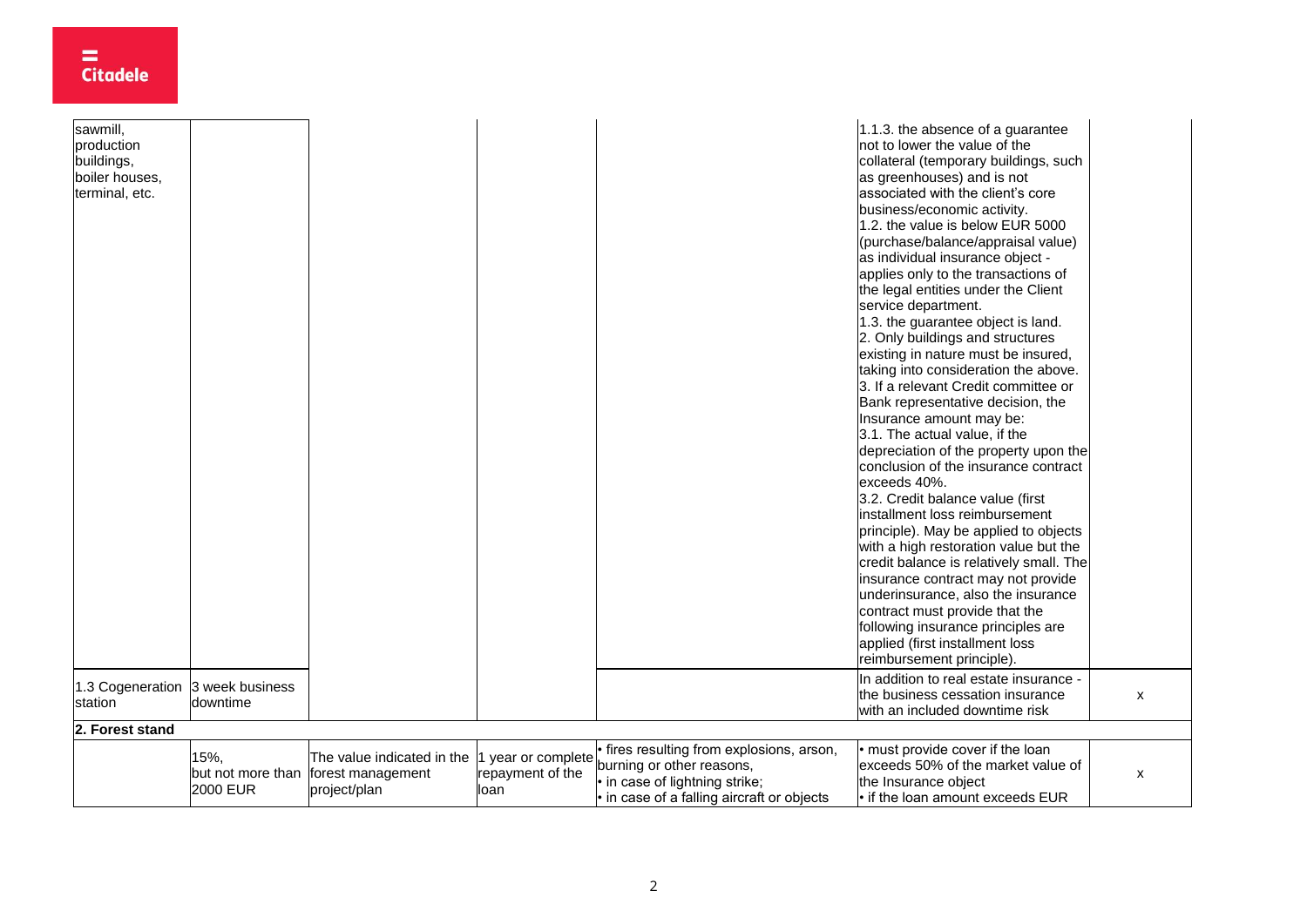|                                                 |                                            |                                                                     |                                                             | falling from an aircraft;<br>in case of explosion.                                                                                                                                                                                                                                                                                                                                                                            | 300 000                                                                                                                                                                                                                                                                                                                                                                                                                                                                                                                                                                |              |
|-------------------------------------------------|--------------------------------------------|---------------------------------------------------------------------|-------------------------------------------------------------|-------------------------------------------------------------------------------------------------------------------------------------------------------------------------------------------------------------------------------------------------------------------------------------------------------------------------------------------------------------------------------------------------------------------------------|------------------------------------------------------------------------------------------------------------------------------------------------------------------------------------------------------------------------------------------------------------------------------------------------------------------------------------------------------------------------------------------------------------------------------------------------------------------------------------------------------------------------------------------------------------------------|--------------|
| 3. Inventory                                    |                                            |                                                                     |                                                             |                                                                                                                                                                                                                                                                                                                                                                                                                               |                                                                                                                                                                                                                                                                                                                                                                                                                                                                                                                                                                        |              |
|                                                 | 15%,<br>but not more than 90%)<br>2000 EUR | 1. Balance value (min.<br>2. Acquisition value                      | 1 year or complete<br>repayment of the<br>loan              | risk of fire<br>risk of natural disasters<br>risk of liquid or vapour leakage<br>risk of unlawful activities of third parties,<br>including burglary, vandalism, robbery<br>risk of vehicle impact or collision                                                                                                                                                                                                               | If the assets (inventory, fixed assets<br>(including equipment)) as a pool of<br>assets may be 90% of the balance<br>value.                                                                                                                                                                                                                                                                                                                                                                                                                                            | X            |
| 4. Fixed assets (incl. equipment)               |                                            |                                                                     |                                                             |                                                                                                                                                                                                                                                                                                                                                                                                                               |                                                                                                                                                                                                                                                                                                                                                                                                                                                                                                                                                                        |              |
|                                                 | 15% but not more (90%)<br>than 2000 EUR    | 1. Balance value (min.<br>2. Recovery value<br>3. Acquisition value | 1 year or complete<br>repayment of the<br>loan              | · risk of fire<br>risk of natural disasters<br>risk of liquid or vapour leakage<br>risk of unlawful activities of third parties,<br>including burglary, vandalism, robbery<br>· risk of vehicle impact or collision                                                                                                                                                                                                           | 1. It is not necessary to insure the<br>insurance objects, if:<br>1.1. they are not taken into account<br>in determining the value of the<br>collateral:<br>1.1.1. they are not included in the<br>appraisal carried out by the<br>appraiser or Credit analysis<br>department;<br>1.1.2. in the draft lending transaction<br>the value is set as 0;<br>1.2. the value is below EUR 5000<br>(purchase/balance/appraisal value)<br>as individual insurance object -<br>applies only to the transactions of<br>the legal entities under the Client<br>service department. | $\mathsf{x}$ |
| 5. Construction                                 |                                            |                                                                     |                                                             |                                                                                                                                                                                                                                                                                                                                                                                                                               |                                                                                                                                                                                                                                                                                                                                                                                                                                                                                                                                                                        |              |
| 5.1 Contractors'<br>all risk insurance<br>(CAR) | 15%,<br>4000 EUR                           | but not more than Amount indicated in the<br>construction estimate  | 1 year or<br>corresponding to<br>the construction<br>period | risk of fire<br>risk of natural disasters<br>risk of liquid or vapour leakage<br>· risk of unlawful activities of third parties,<br>including burglary, vandalism, robbery<br>· construction site (construction and<br>assembly works)<br>construction equipment<br>· construction site equipment and<br>installations (temporary buildings and<br>structures, warehouses, scaffolding,<br>engineering communications, etc.), |                                                                                                                                                                                                                                                                                                                                                                                                                                                                                                                                                                        | X            |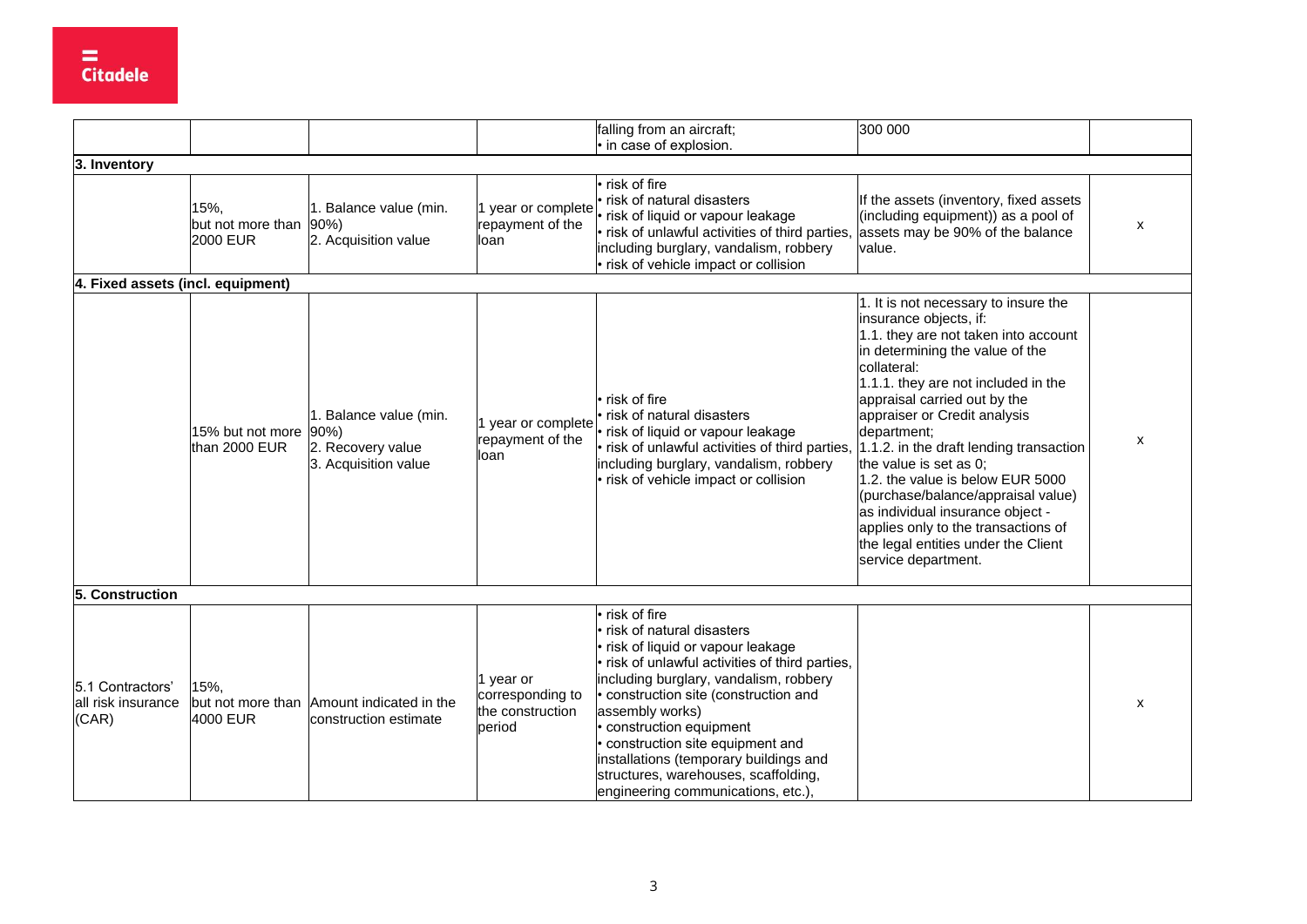|                                                  |         |                                                                |                                                           | $\cdot$ construction materials while at the<br>construction site being transported to the<br>lsite<br>• construction machinery and vehicle<br>accidents due to breakdown/accident of<br>the construction machinery or vehicle<br>· collapse of structures of a quality-built<br>object due to poor quality materials and<br>flawed project, except for the expenses of<br>the applied poor quality materials |                                                                                   |  |
|--------------------------------------------------|---------|----------------------------------------------------------------|-----------------------------------------------------------|--------------------------------------------------------------------------------------------------------------------------------------------------------------------------------------------------------------------------------------------------------------------------------------------------------------------------------------------------------------------------------------------------------------|-----------------------------------------------------------------------------------|--|
| 5.2 Contractor's<br>liability insurance<br>(CTA) |         | 10% of the amount<br>indicated in the<br>construction estimate | year or<br>corresponding to<br>the construction<br>period | • building machinery and equipment<br>breakdown                                                                                                                                                                                                                                                                                                                                                              | In case of contracted construction<br>the minimum insurance amount is<br>7000 EUR |  |
| 8. Livestock insurance                           |         |                                                                |                                                           |                                                                                                                                                                                                                                                                                                                                                                                                              |                                                                                   |  |
|                                                  | 300 EUR | Market value                                                   | repayment of the<br>lloan                                 | • risk of fire<br>year or complete • risk of natural disasters<br>$\cdot$ risk of malicious actions of a third party<br>• risk of disease<br>. risk of an accident                                                                                                                                                                                                                                           |                                                                                   |  |

## **Citadele Banka Requirements for Recovery Values of Collateral (Real Estate) Estonia**

|                                                                                 | Minimum recovery values, EUR/m2                                                                                        |      |            |       |  |  |  |
|---------------------------------------------------------------------------------|------------------------------------------------------------------------------------------------------------------------|------|------------|-------|--|--|--|
|                                                                                 | Policy is accepted, when the recovery value differs from the one set by bank by "-10%";<br>underinsurance not accepted |      |            |       |  |  |  |
| The type of structure                                                           | stone/mixed                                                                                                            | wood | wooden log | metal |  |  |  |
| Apartment                                                                       | 900                                                                                                                    | 850  | 850        |       |  |  |  |
| House (including summer/garden house,<br>sauna) with engineering communications | 950                                                                                                                    | 850  | 850        | 800   |  |  |  |
| Summer / garden house (without<br>engineering communications)                   | 550                                                                                                                    | 500  | 500        | 500   |  |  |  |
| Warehouses (with engineering<br>communications)                                 | 500                                                                                                                    | 450  | 450        | 450   |  |  |  |